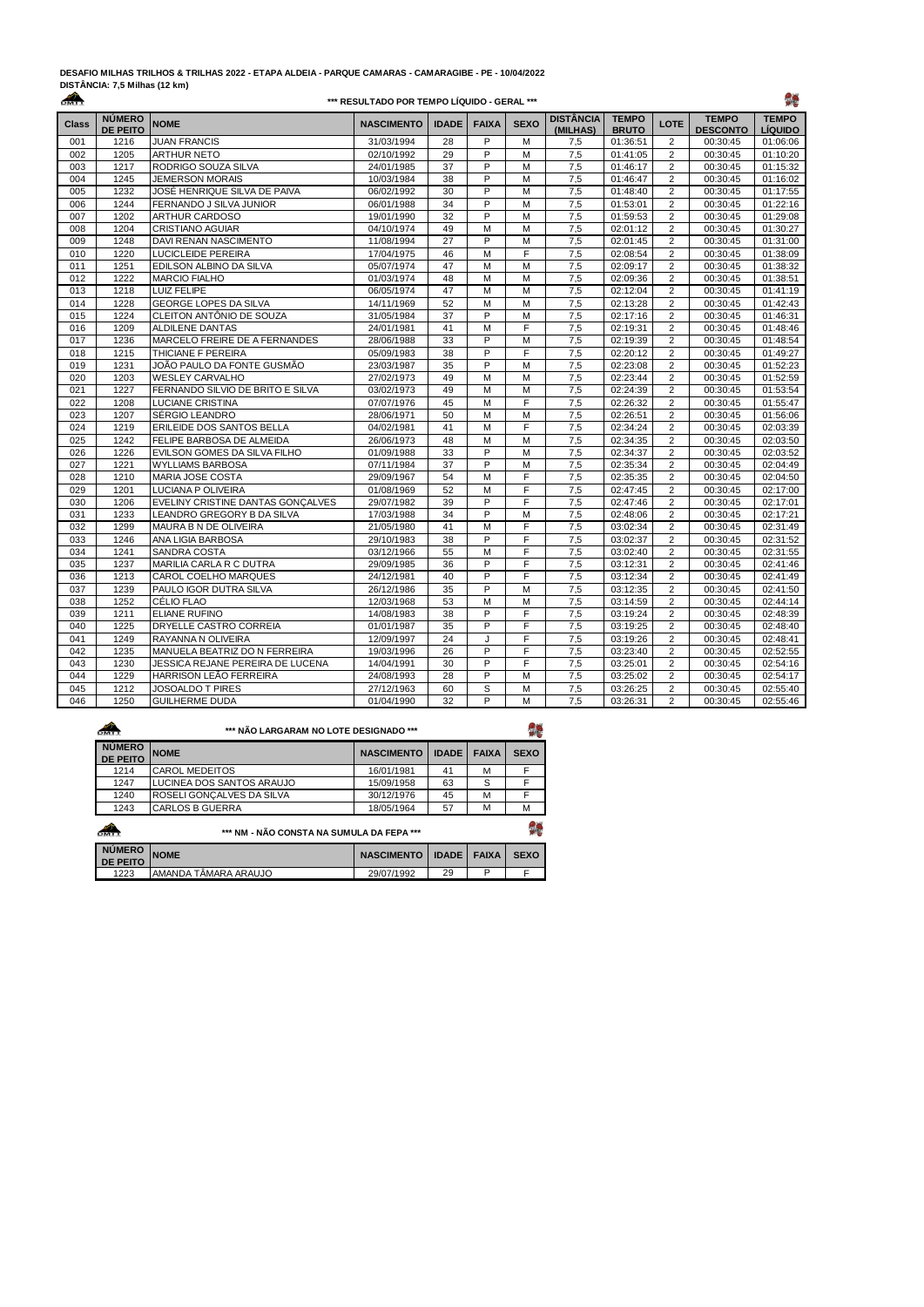$\frac{1}{2}$ 

## **\*\*\* RESULTADO POR TEMPO LÍQUIDO - MASCULINO \*\*\***

## 瓣

| <b>Class</b> | <b>NÚMERO</b>                    | <b>NOME</b>                       | <b>NASCIMENTO</b>                              | <b>IDADE</b> | <b>FAIXA</b>   | <b>SEXO</b>    | <b>DISTÂNCIA</b>             | <b>TEMPO</b>                 | <b>LOTE</b>    | <b>TEMPO</b>                    | <b>TEMPO</b>                   |
|--------------|----------------------------------|-----------------------------------|------------------------------------------------|--------------|----------------|----------------|------------------------------|------------------------------|----------------|---------------------------------|--------------------------------|
|              | <b>DE PEITO</b>                  |                                   |                                                |              |                |                | (MILHAS)                     | <b>BRUTO</b>                 |                | <b>DESCONTO</b>                 | <b>LÍQUIDO</b>                 |
| 001          | 1216                             | <b>JUAN FRANCIS</b>               | 31/03/1994                                     | 28           | P              | M              | 7,5                          | 01:36:51                     | $\overline{2}$ | 00:30:45                        | 01:06:06                       |
| 002          | 1205                             | <b>ARTHUR NETO</b>                | 02/10/1992                                     | 29           | $\overline{P}$ | M              | 7,5                          | 01:41:05                     | $\overline{2}$ | 00:30:45                        | 01:10:20                       |
| 003          | 1217                             | <b>RODRIGO SOUZA SILVA</b>        | 24/01/1985                                     | 37           | P              | M              | 7,5                          | 01:46:17                     | $\overline{2}$ | 00:30:45                        | 01:15:32                       |
| 004          | 1245                             | <b>JEMERSON MORAIS</b>            | 10/03/1984                                     | 38           | $\overline{P}$ | M              | 7,5                          | 01:46:47                     | $\overline{2}$ | 00:30:45                        | 01:16:02                       |
| 005          | 1232                             | JOSÉ HENRIQUE SILVA DE PAIVA      | 06/02/1992                                     | 30           | P              | M              | 7,5                          | 01:48:40                     | $\overline{2}$ | 00:30:45                        | 01:17:55                       |
| 006          | 1244                             | FERNANDO J SILVA JUNIOR           | 06/01/1988                                     | 34           | P              | M              | 7,5                          | 01:53:01                     | $\overline{2}$ | 00:30:45                        | 01:22:16                       |
| 007          | 1202                             | ARTHUR CARDOSO                    | 19/01/1990                                     | 32           | p              | M              | 7,5                          | 01:59:53                     | $\overline{2}$ | 00:30:45                        | 01:29:08                       |
| 008          | 1204                             | CRISTIANO AGUIAR                  | 04/10/1974                                     | 49           | М              | M              | 7,5                          | 02:01:12                     | $\overline{2}$ | 00:30:45                        | 01:30:27                       |
| 009          | 1248                             | DAVI RENAN NASCIMENTO             | 11/08/1994                                     | 27           | P              | M              | 7,5                          | 02:01:45                     | $\overline{2}$ | 00:30:45                        | 01:31:00                       |
| 010          | 1251                             | EDILSON ALBINO DA SILVA           | 05/07/1974                                     | 47           | M              | M              | 7,5                          | 02:09:17                     | $\overline{2}$ | 00:30:45                        | 01:38:32                       |
| 011          | 1222                             | <b>MARCIO FIALHO</b>              | 01/03/1974                                     | 48           | M              | M              | 7,5                          | 02:09:36                     | 2              | 00:30:45                        | 01:38:51                       |
| 012          | 1218                             | LUIZ FELIPE                       | 06/05/1974                                     | 47           | M              | M              | 7,5                          | 02:12:04                     | $\overline{2}$ | 00:30:45                        | 01:41:19                       |
| 013          | 1228                             | GEORGE LOPES DA SILVA             | 14/11/1969                                     | 52           | M              | M              | 7,5                          | 02:13:28                     | $\overline{2}$ | 00:30:45                        | 01:42:43                       |
| 014          | 1224                             | CLEITON ANTÔNIO DE SOUZA          | 31/05/1984                                     | 37           | P              | M              | 7,5                          | 02:17:16                     | $\overline{2}$ | 00:30:45                        | 01:46:31                       |
| 015          | 1236                             | MARCELO FREIRE DE A FERNANDES     | 28/06/1988                                     | 33           | P              | M              | 7.5                          | 02:19:39                     | 2              | 00:30:45                        | 01:48:54                       |
| 016          | 1231                             | JOÃO PAULO DA FONTE GUSMÃO        | 23/03/1987                                     | 35           | P              | M              | 7,5                          | 02:23:08                     | $\overline{2}$ | 00:30:45                        | 01:52:23                       |
| 017          | 1203                             | <b>WESLEY CARVALHO</b>            | 27/02/1973                                     | 49           | M              | M              | 7,5                          | 02:23:44                     | $\overline{2}$ | 00:30:45                        | 01:52:59                       |
| 018          | 1227                             | FERNANDO SILVIO DE BRITO E SILVA  | 03/02/1973                                     | 49           | М              | M              | 7,5                          | 02:24:39                     | $\overline{2}$ | 00:30:45                        | 01:53:54                       |
| 002          | 1207                             | SÉRGIO LEANDRO                    | 28/06/1971                                     | 50           | M              | M              | 7,5                          | 02:26:51                     | 2              | 00:30:45                        | 01:56:06                       |
| 003          | 1242                             | FELIPE BARBOSA DE ALMEIDA         | 26/06/1973                                     | 48           | M              | M              | 7,5                          | 02:34:35                     | $\overline{2}$ | 00:30:45                        | 02:03:50                       |
| 004          | 1226                             | EVILSON GOMES DA SILVA FILHO      | 01/09/1988                                     | 33           | P              | M              | 7,5                          | 02:34:37                     | 2              | 00:30:45                        | 02:03:52                       |
| 005          | 1221                             | <b>WYLLIAMS BARBOSA</b>           | 07/11/1984                                     | 37           | $\overline{P}$ | M              | 7,5                          | 02:35:34                     | $\overline{2}$ | 00:30:45                        | 02:04:49                       |
| 006          | 1233                             | LEANDRO GREGORY B DA SILVA        | 17/03/1988                                     | 34           | P              | M              | 7,5                          | 02:48:06                     | 2              | 00:30:45                        | 02:17:21                       |
| 007          | 1239                             | PAULO IGOR DUTRA SILVA            | 26/12/1986                                     | 35           | P              | M              | 7,5                          | 03:12:35                     | $\overline{2}$ | 00:30:45                        | 02:41:50                       |
| 008          | 1252                             | CÉLIO FLAO                        | 12/03/1968                                     | 53           | M              | M              | 7,5                          | 03:14:59                     | 2              | 00:30:45                        | 02:44:14                       |
| 009          | 1229                             | HARRISON LEÃO FERREIRA            | 24/08/1993                                     | 28           | P              | M              | 7,5                          | 03:25:02                     | $\overline{2}$ | 00:30:45                        | 02:54:17                       |
| 010          | 1212                             | <b>JOSOALDO T PIRES</b>           | 27/12/1963                                     | 60           | S              | M              | 7,5                          | 03:26:25                     | $\overline{2}$ | 00:30:45                        | 02:55:40                       |
| 011          | 1250                             | <b>GUILHERME DUDA</b>             | 01/04/1990                                     | 32           | P              | M              | 7,5                          | 03:26:31                     | $\overline{2}$ | 00:30:45                        | 02:55:46                       |
|              |                                  |                                   |                                                |              |                |                |                              |                              |                |                                 |                                |
| <b>DMTT</b>  |                                  |                                   | *** RESULTADO POR TEMPO LÍQUIDO - FEMININO *** |              |                |                |                              |                              |                |                                 | 24                             |
| <b>Class</b> | <b>NÚMERO</b><br><b>DE PEITO</b> | <b>NOME</b>                       | <b>NASCIMENTO</b>                              | <b>IDADE</b> | <b>FAIXA</b>   | <b>SEXO</b>    | <b>DISTÂNCIA</b><br>(MILHAS) | <b>TEMPO</b><br><b>BRUTO</b> | LOTE           | <b>TEMPO</b><br><b>DESCONTO</b> | <b>TEMPO</b><br><b>LÍQUIDO</b> |
| 001          | 1220                             | <b>LUCICLEIDE PEREIRA</b>         | 17/04/1975                                     | 46           | M              | F              | 7,5                          | 02:08:54                     | $\overline{2}$ | 00:30:45                        | 01:38:09                       |
| 002          | 1209                             | <b>ALDILENE DANTAS</b>            | 24/01/1981                                     | 41           | M              | F              | 7,5                          | 02:19:31                     | $\overline{2}$ | 00:30:45                        | 01:48:46                       |
| 003          | 1215                             | THICIANE F PEREIRA                | 05/09/1983                                     | 38           | P              | $\overline{F}$ | 7,5                          | 02:20:12                     | $\overline{2}$ | 00:30:45                        | 01:49:27                       |
| 004          | 1208                             | <b>LUCIANE CRISTINA</b>           | 07/07/1976                                     | 45           | M              | F              | 7,5                          | 02:26:32                     | $\overline{2}$ | 00:30:45                        | 01:55:47                       |
| 005          | 1219                             | <b>ERILEIDE DOS SANTOS BELLA</b>  | 04/02/1981                                     | 41           | M              | F              | 7,5                          | 02:34:24                     | $\overline{2}$ | 00:30:45                        | 02:03:39                       |
| 006          | 1210                             | MARIA JOSE COSTA                  | 29/09/1967                                     | 54           | M              | F              | 7,5                          | 02:35:35                     | $\overline{2}$ | 00:30:45                        | 02:04:50                       |
| 007          | 1201                             | LUCIANA P OLIVEIRA                | 01/08/1969                                     | 52           | M              | F              | 7,5                          | 02:47:45                     | $\overline{2}$ | 00:30:45                        | 02:17:00                       |
| 008          | 1206                             | EVELINY CRISTINE DANTAS GONCALVES | 29/07/1982                                     | 39           | $\overline{P}$ | F              | 7,5                          | 02:47:46                     | $\overline{2}$ | 00:30:45                        | 02:17:01                       |
|              |                                  |                                   |                                                |              | M              | F              |                              |                              |                |                                 |                                |
| 009          | 1299                             | MAURA B N DE OLIVEIRA             | 21/05/1980                                     | 41           | $\overline{P}$ | F              | 7,5                          | 03:02:34                     | $\overline{2}$ | 00:30:45                        | 02:31:49                       |
| 010          | 1246                             | ANA LIGIA BARBOSA                 | 29/10/1983                                     | 38           |                |                | 7,5                          | 03:02:37                     | $\overline{2}$ | 00:30:45                        | 02:31:52                       |
| 011          | 1241                             | SANDRA COSTA                      | 03/12/1966                                     | 55           | M              | F              | 7,5                          | 03:02:40                     | $\overline{2}$ | 00:30:45                        | 02:31:55                       |
| 012          | 1237                             | MARILIA CARLA R C DUTRA           | 29/09/1985                                     | 36           | P              | F              | 7,5                          | 03:12:31                     | $\overline{2}$ | 00:30:45                        | 02:41:46                       |
| 013          | 1213                             | CAROL COELHO MARQUES              | 24/12/1981                                     | 40           | $\overline{P}$ | F              | 7,5                          | 03:12:34                     | 2              | 00:30:45                        | 02:41:49                       |
| 014          | 1211                             | <b>ELIANE RUFINO</b>              | 14/08/1983                                     | 38           | P              | E              | 7,5                          | 03:19:24                     | $\overline{2}$ | 00:30:45                        | 02:48:39                       |
| 015          | 1225                             | DRYELLE CASTRO CORREIA            | 01/01/1987                                     | 35           | P              | F              | 7,5                          | 03:19:25                     | 2              | 00:30:45                        | 02:48:40                       |
| 016          | 1249                             | RAYANNA N OLIVEIRA                | 12/09/1997                                     | 24           | J.             | F              | 7,5                          | 03:19:26                     | $\overline{2}$ | 00:30:45                        | 02:48:41                       |

1235 MANUELA BEATRIZ DO N FERREIRA 19/03/1996 26 P F 7,5 03:23:40 2 00:30:45 02:52:55 018 1230 JESSICA REJANE PEREIRA DE LUCENA 14/04/1991 30 P F 7,5 03:25:01 2 00:30:45 02:54:16